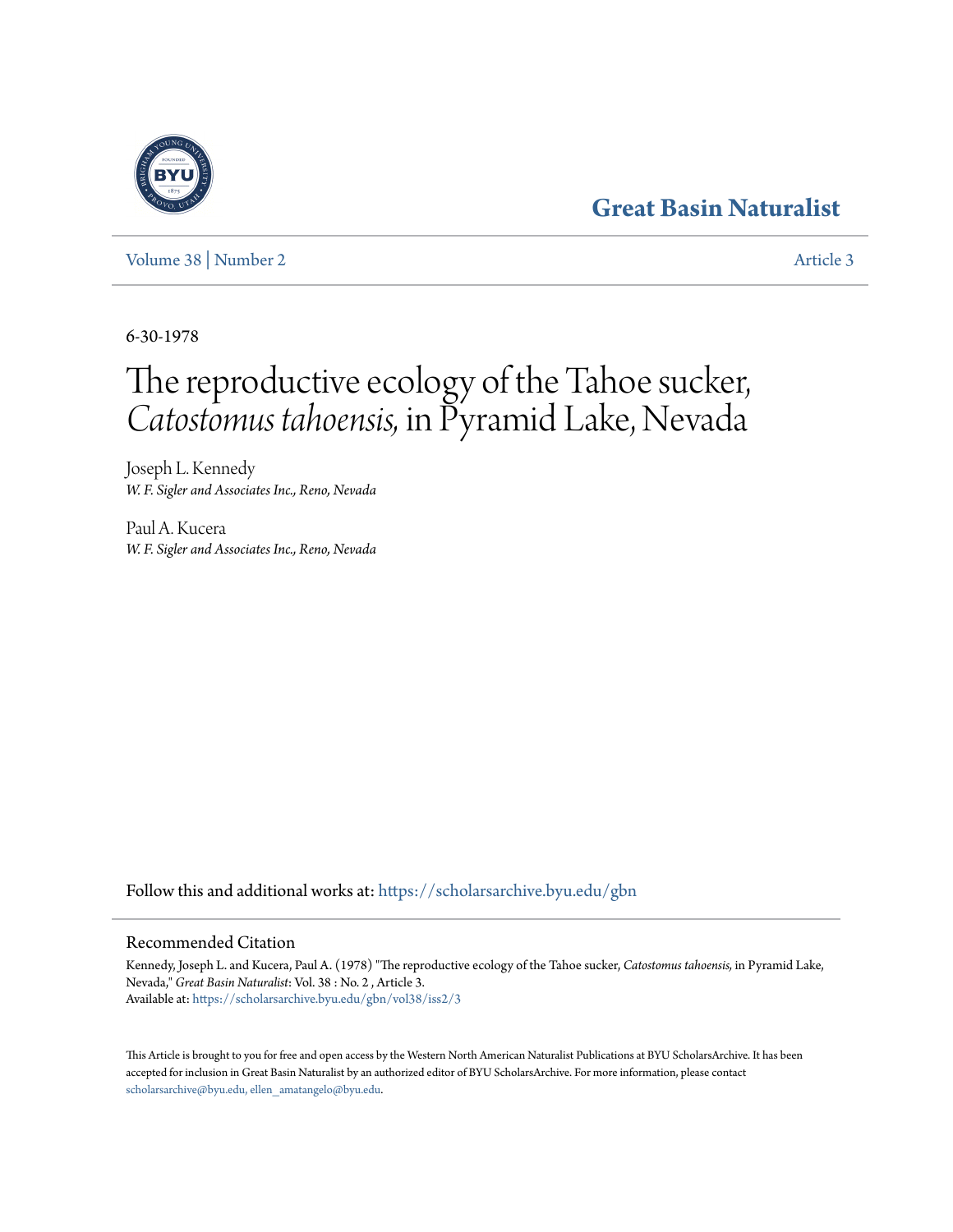#### THE REPRODUCTIVE ECOLOGY OF THE TAHOE SUCKER, CATOSTOMUS TAHOENSIS, IN PYRAMID LAKE, NEVADA

Joseph L. Kennedy' and Paul A. Kucera'

Abstract.— The Tahoe sucker spawns in Pyramid Lake from April to August at lake temperatures of 11.7 to 22.7 C. The spawning population is comprised of a large lake spawning group and a numerically smaller river running group. The river running group is smaller in length and was not considered during this study.

The sex ratio of sampled suckers significantly favored the females. This is the result of the longer life of fe males and greater mortality of males during spawning.

Pyramid Lake Tahoe suckers reach sexual maturity at two to three years of age; however, those in Lake Tahoe do not mature until four or five years of age. The size at sexual maturity is different in both populations, which suggests that size or rate of growth rather than age determines sexual maturity.

The fecundity of Tahoe suckers is positively correlated with fork length, weight, and age. Additional analysis showed that a better correlation occurred between fish size (either length or net weight) and total ovary weight. We believe that fish size is primarily correlated with total reproductive tissue produced and secondarily with fe cundity. A comparison of the Pyramid Lake population and the Lake Tahoe population demonstrated that size, not age, is the most important determinant of Tahoe sucker fecundity.

The Tahoe sucker, Catostomus tahoensis, is found in the Lahontan drainage system of western Nevada and eastern California. Within the Truckee River system, it comprises a major portion of the fish population through the use of bottom-set  $1.83 \times 76.2$ (LaRivers 1962). It is of little direct eco nomic value, but it does provide a signifi cant food source for trout in Pyramid Lake and Lake Tahoe (Miller 1951) and probably contributes to the food of brown trout in structed of 12.7 mm mesh netting over 1.22<br>the Truckee Biver. Its current status in ran. In diameter hoops were also used. The net the Truckee River. Its current status in rapidly desiccating Walker Lake is unknown.

Although C. tahoensis is one of the most common fishes of the Lahontan drainage, very little is known about its reproductive ecology. Snyder (1917) gave a brief description of spawning behavior, and Willsrud (1966) presented fairly extensive data on the reproductive biology of the Tahoe suckers in Lake Tahoe. The objectives of our study were to describe the reproductive ecology of the Tahoe sucker in Pyramid Lake and to compare it with other species of suckers. Special emphasis was given to comparisons between the Lake Tahoe population (Willsrud 1966) and the Pyramid Lake population.

#### **METHODS**

Tahoe suckers were collected monthly from November 1975 through March 1977 m variable mesh gill nets. These were comprised of ten 7.6 m panels of 12.7, 19.05, 25.4, 31.75, 38.1, 44.45, 50.4, 63.5, 76.2, and 88.9 mm bar mesh netting. Fyke nets constructed of  $12.7$  mm mesh netting over  $1.22$ was 4.8 m long, with <sup>a</sup> 15.24 m lead.

Sex ratios were obtained from a monthly subsample of the Tahoe suckers collected. During the spawning season, secondary sex ual characters were used after verification by internal examination.

Ovaries were removed from 53 freshly killed Tahoe suckers for fecundity determination. Each ovary was weighed to the nearest 0.001 gram, and ten ova diameters were measured to the nearest 0.1 mm. The fork length of each fish was measured to the nearest mm, and each fish was weighed to the nearest gram. Scales were also taken for age determination.

Three replicate subsamples of approx-

<sup>&#</sup>x27;W. F. Sigler & Associates Inc., <sup>1005</sup> Terminal Way, Suite 155, Reno. Nevada 89502.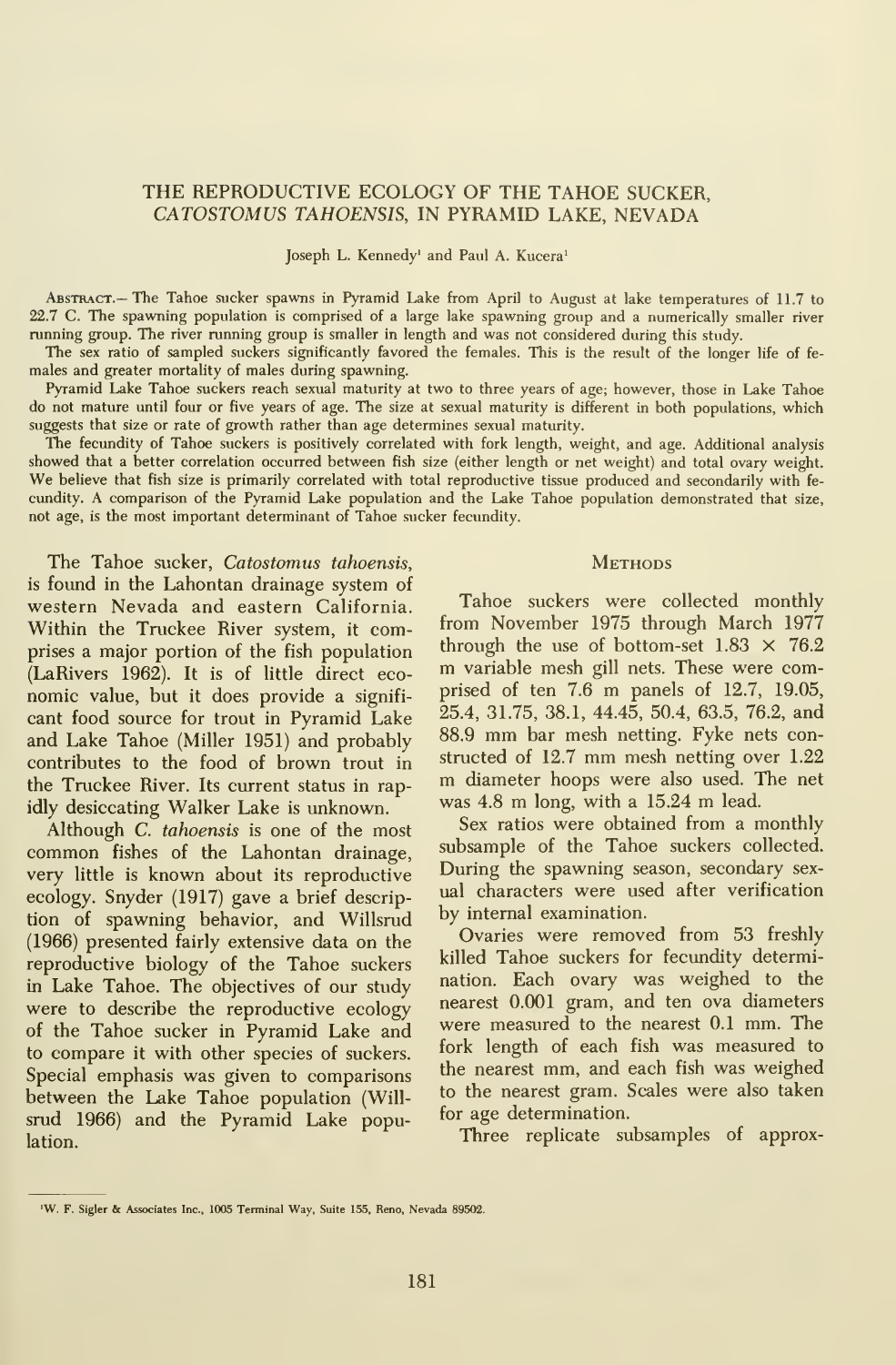imately one gram of eggs were taken from each ovary, weighed to the nearest 0.001 gram, and preserved for later counting. Fe cundity was then estimated by direct pro portion per ovary.

Linear and nonlinear  $(log_{10})$  regressions were used to examine the interrelationships between fecundity, egg size, body weight, fork length (FL), and age. The analyses that involved fish weight used net weight; that is, body weight minus ovary weight.

#### Results and Discussion

REPRODUCTIVE CYCLE. — Nuptial tubercles first appeared on males in December and by January were very pronounced, forming definite rows along the rays of the anal and caudal fin. The females usually had no tu bercles, but a few had them on the anal fin. The females exhibited a characteristic dis tended vent. Mature males were collected through the spring and summer and as late as September.

During March and April 1976, an esti mated 5500 Tahoe suckers ascended the Marble Bluff fishway or the Truckee River to spawn. The river spawning run of Tahoe suckers occurred when the mean lake sur face temperature was 10 C, and the water temperatiue in the river 9 to 12 C. This corresponded to earlier observations on Pyramid Lake (LaRivers 1962). LaRivers (1962) further reported that C. tahoensis as cending the Truckee River from Pyramid Lake were all small  $(< 305$  mm) which our data also support. Geen et al. (1966) found that spawning migrations of longnose suckers (Catostomus catostomus) began at <sup>10</sup> G and peaked at 12.3 G, and those of white suckers {Catostomus commersoni) peaked at 13,5 G. Spawning runs of C. catostomus, from western Lake Superior, peaked at 13 G over <sup>a</sup> seven-year period (Bailey 1969). Willsrud (1966) noted separate river and lake spawning populations of Tahoe suckers in Lake Tahoe, Galifomia-Nevada, which suggests they may be genetically different strains. The Utah sucker (Catostomus ar dens) also exhibits river and lake spawning populations in Bear Lake, Utah-Idaho (McGonnell et al. 1957). Preliminary elec-

trophoretic tissue analysis on C. ardens from Bear Lake indicates no significant difference between the two groups (Klar, unpublished data).

The river spawning run coincided with the peak of the gonadal somatic index (14 percent) of the suckers collected in the lake. The GSI of the lake spawning fish (Fig. 1) remained high in April and May, and 95.4 percent of the fish collected in June were sexually mature. This decreased to 85.7 per cent in July and to only 5.8 percent in August (August GSI = 1.5 percent). Gatch rates reveal that general activity patterns decrease over the spring to a low point in July and August (Fig. 1). In July spent fish were stressed and inactive; therefore, we sampled a higher percent but actually lower numbers of ripe fish, which is reflected in reduced catch rates. As Tahoe sucker activi ty patterns are associated with spawning behavior (Vigg, unpublished data), we believe the GSIs and percent ripe fish, in this case, represent biased results. Thus, lake spawning activity commenced in April and was essentially completed by July, at water temperatures of 11.7-22.7 G.

The protracted spawning period, from April to August, that we observed for C. tahoensis has also been found for C. dis cobolus (Andreasen and Barnes 1975) and by Willsrud (1966) for Tahoe suckers in Lake Tahoe. Spawning activity in Pyramid Lake commences as both water temperature and photoperiod begin to increase and is drawn out over a period of several months. Andreasen and Barnes (1975) speculated that both water temperature and photoperiod combine to trigger spawning activity, but Kaya and Hasler (1972) reported that fish ery scientists found a heterogeneity of re sponses to experimental conditions with dif species. Changes in water temperature and photoperiod are so closely linked in Pyramid Lake that determining the relative importance of either to initia tion of spawning may be impossible without controlled experiments.

SEX RATIO. - Of 1,557 Tahoe suckers sexed from November 1975 through February 1977, 740 were males and 817 were fe males. This ratio, 1:1.10, significantly differs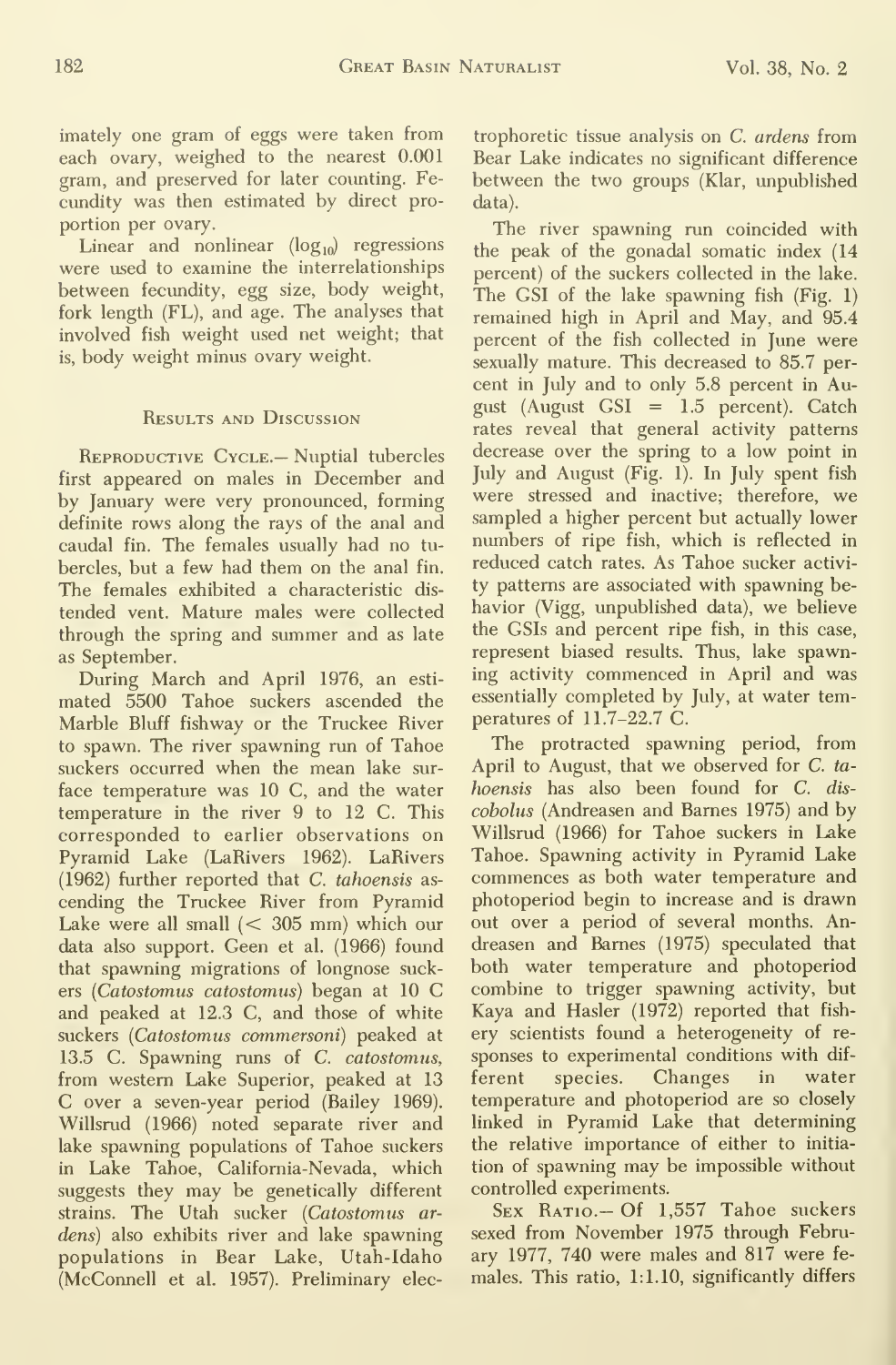from the expected 1:1 ratio  $(P<0.05)$ . The larger number of females in the population is attributable to the longer life of females and greater mortality of males. Age and growth studies have shown that females in Pyramid Lake live to age five, but no males have been collected that were older than four (Robertson, impublished data). A similar occurrence has been noted in white suckers (Geen et al. 1966, Scott and Cross man 1973). Willsrud (1966) noted a greater decrease in growth rate and a proportionately greater decrease in the number of males in older size groups in Lake Tahoe. Male suckers exhibit reproductive activity for a greater portion of the year in Pyramid Lake and Lake Tahoe and tend to remain in the spawning areas for a greater time span than the females. This may result in higher mortality for males from either stress or predation.

SEXUAL MATURITY.- The majority of the male suckers mature at two years of age, and all are mature by age three. A few of the females are mature at two, and the majority mature at three (Table 1). Most indi viduals were from <sup>212</sup> to <sup>324</sup> mm long at the onset of sexual maturity. Willsrud (1966) reported that Tahoe suckers in Lake Tahoe mature at lengths of <sup>147</sup> to <sup>200</sup> mm and at



Fig. 1. Monthly changes in Tahoe sucker catches and gonadal somatic indexes in Pyramid Lake in 1976. Water temperatures are the monthly surface averages.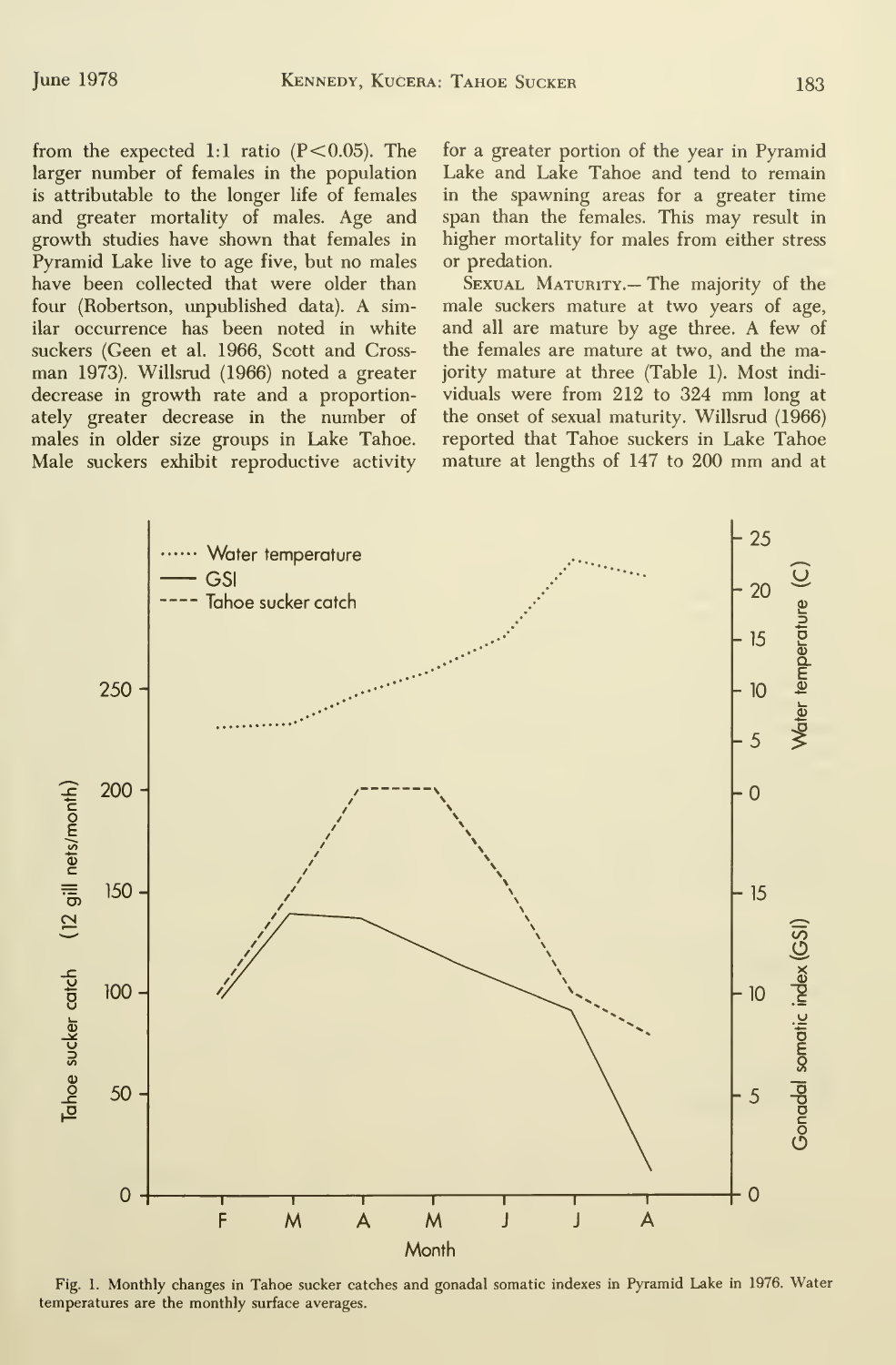four or five years of age. These data show that both size and age influence sexual maturity. Since Pyramid Lake suckers reach sexual maturity at a much younger age (and larger size), size seems more important than age in determining the onset of sexual maturity.

Egg Size.— The mature egg diameter for Tahoe suckers varied from 1.5 to <sup>2</sup> mm  $(\bar{x} = 1.8)$ . Willsrud (1966) reported similar egg size for the Tahoe suckers from Lake Tahoe (Table 1), and Andreasen and Barnes (1975) reported mature ovum diameters of approximately 2 mm for C. ardens and C. discobolus. Lack (1948) proposed the exis tence of an egg size /fecundity relationship that stabilized the average fecundity of the population through a differential survival rate for different size fry. This is supported by Dahl (1918-19, cited by Bagenal 1971) and Gray (1926, 1928, cited in Bagenal 1971), who showed that larger eggs produce larger fry. However, we did not find a sig nificant relationship between ovum diameter and age or fecundity  $(F = 3.67$  and 1.80, respectively). Either our sample size was in adequate or some other mechanism exists that maintains a stable average fecundity in the Pyramid Lake population.

Fecundity.— The mean fecundity of Tahoe suckers from Pyramid Lake was 20,550 eggs per female. This is less than was found for C. ardens and is roughly comparable to C. discobolus (Andreasen and

Barnes 1975). The mean fecundity of the larger C. catostomus was 26,000 (Bailey 1969), but the fecimdity of fish of the same size was greater for Tahoe suckers. The white (C. commersoni) had more eggs per female in all size groups than Tahoe suckers (Vessel and Eddy 1941). The  $log_{10}$  regression for number of eggs produced by a female Tahoe sucker is significantly related to age  $(F = 47.87, P < 0.05)$  fork length  $(F = 107.52,$ P<0.05), and net weight  $(F = 86.99,$ P<0.05). There is much disagreement concerning the relative importance of each of these variables to the fecundity of fish. The size of the fish, length and weight, deter mines the amount of energy that can be ex pended for the production of reproductive tissue, and space available within the body cavity. From a practical point of view, it matters little whether weight or length is used as a predictor variable of fecundity. For Tahoe suckers, both length and net weight are highly correlated with fecundity  $(r=.79$  and .82, respectively,  $P < 0.05$ ). In both cases the relationship had a significant linear fit but was best described by a  $log_{10}$ equation. A reexamination of Willsrud's data (1966) showed a similar high correlation between fecundity and fork length  $(r=.92, P<0.05)$ . He did not present his data in a manner that will allow an analysis of the weight-fecundity relationship. An analysis of the relationship between fork length and weight and ovary weight of

Table 1. Comparison of Lake Tahoe suckers from Lake Tahoe, Cahfomia-Nevada (eggs numbers estimated from log equation) and Pyramid Lake, Nevada.

| Location             | Age          | $\bar{x}$<br>Fork Length<br>(mm) | $\vec{\textbf{x}}$<br><b>Total Weight</b><br>$2$ | $\bar{x}$<br>Ovum<br><b>Diameter</b><br>(mm) | $\bar{\mathbf{x}}$<br>Fecundity |
|----------------------|--------------|----------------------------------|--------------------------------------------------|----------------------------------------------|---------------------------------|
| Lake Tahoe           | IV           | 147                              | 45                                               |                                              | 2,510                           |
| (from Willsrud 1966) | V            | 170                              | 72                                               |                                              | 3,502                           |
|                      | <b>V1</b>    | 201                              | 118                                              |                                              | 5,164                           |
|                      | <b>VII</b>   | 229                              | 172                                              | 1.90                                         | 7,204                           |
|                      | <b>VIII</b>  | 249                              | 222                                              |                                              | 8,995                           |
|                      | 1X           | 277                              | 304                                              |                                              | 11,230                          |
|                      | X            | 310                              | 426                                              |                                              | 14,822                          |
|                      | $>$ X        | 363                              | 680                                              |                                              | 21,857                          |
| Pyramid Lake         | $\mathbf{H}$ | 291                              | 304                                              | 1.88                                         | 13,213                          |
|                      | Ш            | 330                              | 453                                              | 1.87                                         | 19,000                          |
|                      | 1V           | 360                              | 590                                              | 1.80                                         | 26,229                          |
|                      | V            | 433                              | 998                                              | 1.77                                         | 59,268                          |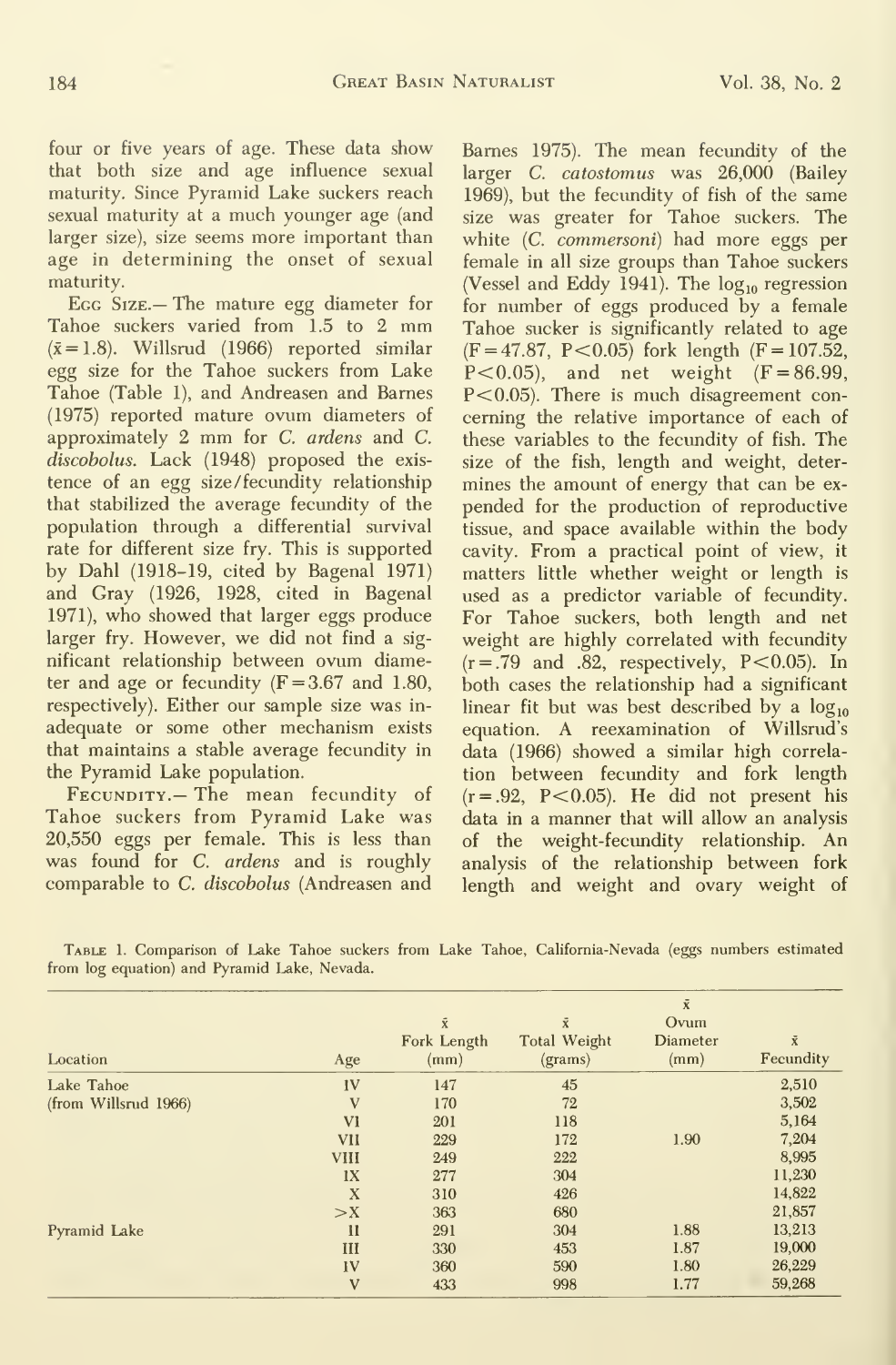Pyramid Lake Tahoe suckers showed that length and weight are highly correlated with ovary weight. In fact, the <sup>r</sup> values were higher than those for fecundity  $(r=.85)$ and .79, respectively). This further supports our belief that fish size is directly related to the total amount of reproductive tissue that can be produced under a given set of envi ronmental conditions. Fecundity in turn is related to the total ovary weight and ovum size as was shown by Kucera and Kennedy (1977).

The interrelationships of fish size (length and weight) and age and fecundity for Tahoe suckers are more difficult to analyze. The Lake Tahoe population has radically different growth rates and age structure. For example, the oldest sucker we have col lected was 5 years old, and Willsrud col lected several that were 15 years of age. The length-weight relationship for both populations is similar.

A one-way analysis of covariance demonstrated that the slopes of the fork lengthfecundity relationships are significantly dif ferent  $(F=9.04, P<0.05)$ . We feel this is due to differences in the growth rate. Ex amination of these relationships (Fig. 2)



Fig. 2. Comparison of Tahoe sucker fecundities from Pyramid Lake  $(\Delta)$  and Lake Tahoe (0).